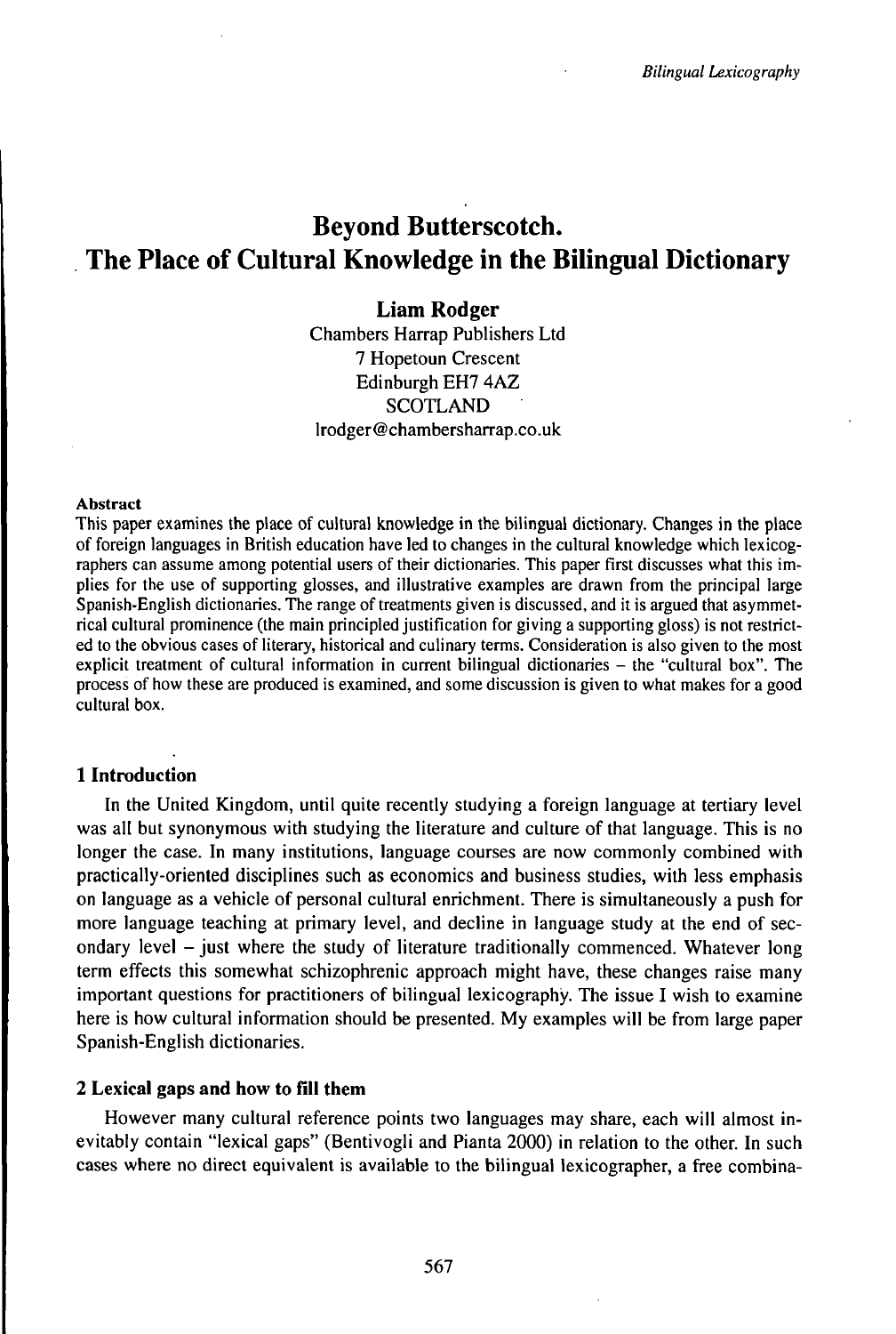tion of words, often explicitly indicated as a gloss (by use of an equals sign, for example), is necessary. Bentivogli and Pianta cite the example of *butterscotch,* which is glossed as "= caramella dura a base di burro e zucchero di cana" in the Collins English-Italian dictionary. Such cases are in one sense straightforward  $-$  a gloss must be given or the item cannot appear in the dictionary.

## *2.1 Supporting Gbsses*

Other items are more problematic. Imagine we are reading a passage of Spanish and find that a certain person was "nacido en el seno de una familia carlista" (born into a "carlista" family). Let us suppose that the last word is unfamiliar to us, and we consult our dictionary to find:

carlista *adj* Carlist

This would leave us little the wiser. It is perfectly true that *Carlist* is used without further explanation in books on Spanish history. It is not, however, a familiar item in less specialized contexts. Who, then, is this entry intended to help? An English-speaking reader familiar with the Spanish historical context is unlikely to need to consult the dictionary here. From the Spanish point of view the entry is potentially misleading, as it may suggest the word is an unproblematic translation equivalent, which it is not. In summary then, this is the lexicographical equivalent of asking for bread and being given a stone. Cases of this kind have been noted as a "perennial problem" by Schnorr (1986), but we shall see there appears as yet to be no firm consensus in practice on how to deal with them.

In such cases where there is a marked difference in what we might term the "cultural prominence" of the translation equivalents, there is a good case for giving a supporting gloss. This case is all the stronger given the changes noted in the introduction, as we cannot assume learners are in the process of assimilating the traditional store of target-language literary-cultural knowledge.

| Let us look at how <i>carlismo</i> is treated in the main current Spanish-English dictionaries: |  |  |  |
|-------------------------------------------------------------------------------------------------|--|--|--|
|-------------------------------------------------------------------------------------------------|--|--|--|

| Collins Spanish                                                                                                                                                             | <b>CB</b> (cultural box)                                                      |
|-----------------------------------------------------------------------------------------------------------------------------------------------------------------------------|-------------------------------------------------------------------------------|
| $=$ support for the claim to the Spanish throne of Don Carlos de Borbou and his<br><b>Harrap Spanish</b><br>descendants after the death of his brother Fernando VII in 1833 |                                                                               |
| Gran<br>Larousse<br>(1993)                                                                                                                                                  | Carlism                                                                       |
| <b>Oxford Spanish</b>                                                                                                                                                       | ĊВ                                                                            |
| Simon & Schuster                                                                                                                                                            | Carlism, the movement supporting the Bourbon pretender to the throne of Spain |

Figure 1. Treatment of *carlismo* in Spanish-English dictionaries

Only the 1993 Larousse Gran (the oldest of the texts consulted here) gives a bare translation, and we find that most recent dictionaries give extended treatment in a "cultural box" offset from the main body of the text, or (as with Harrap) a fairly lengthy gloss. Even Simon & Schuster (often regarded as somewhat old-fashioned in approach) is not content with a translation equivalent, though the gloss gives little clue as to the historical period the term relates to.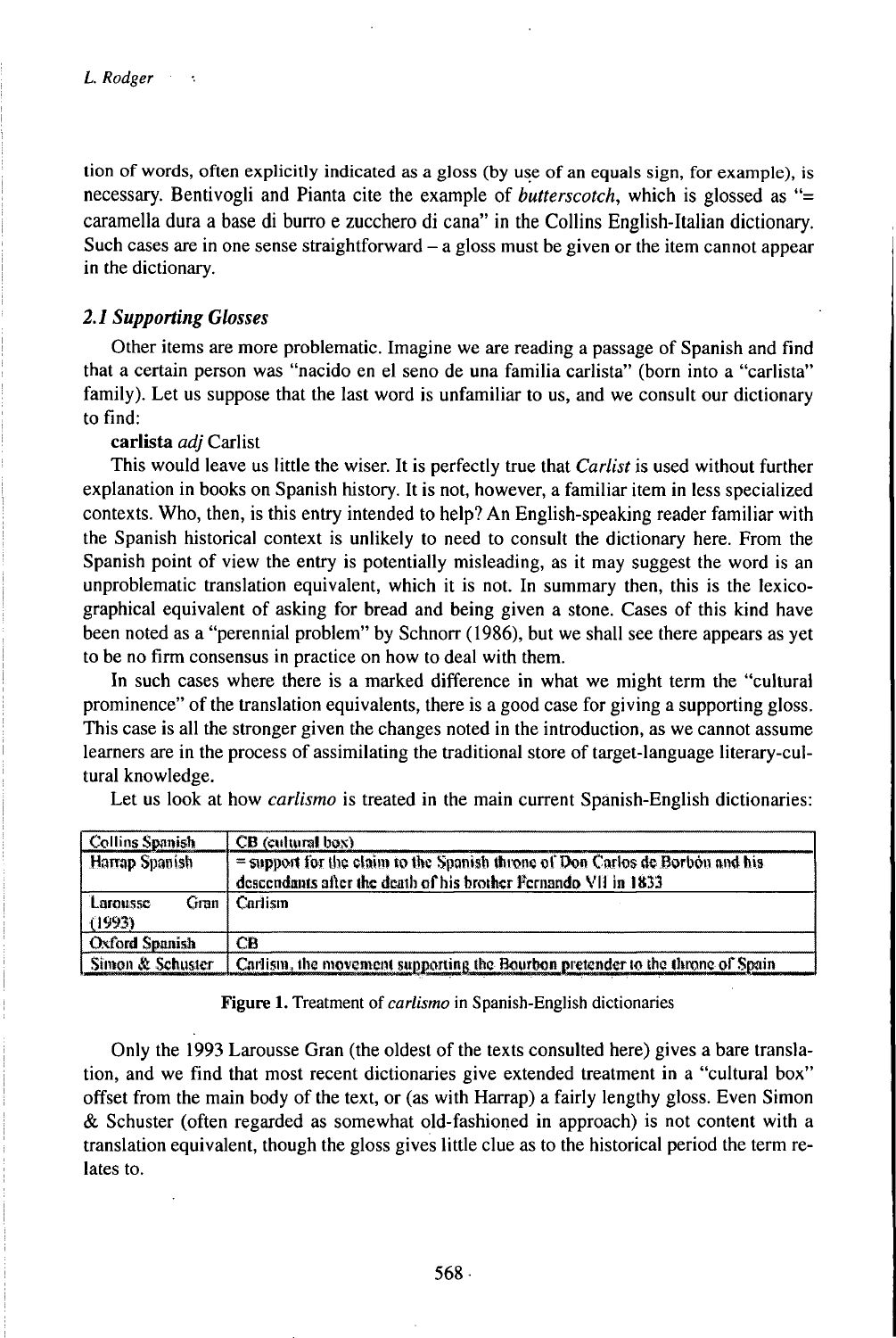When we examine further cases we find, however, that supplying supporting glosses does not seem to be a policy applied across the board. Consider the complementary historical/ architectural terms: *mozárabe* and *mudéjar.*

|          | mozárabe                                    | mudéjar                                                        |
|----------|---------------------------------------------|----------------------------------------------------------------|
| Collins  | Mozarab $(ic)$ + x-ref to CB (Reconquista)  | Mudejar $+x$ -ref to CB (Reconquista)                          |
| Harrap   | Mozambic, $=$ Christian of Moorish<br>Snain | Mudejar. = Muslim in Christian-occupied Spain                  |
| Larousse | CB                                          | <b>CB</b>                                                      |
| Oxford   | Mozarabic                                   | Mudciar                                                        |
| S&S      | Mozarabic                                   | Mudejar (Mohammedan living under a Christian<br>king in Spain) |

## Figure 2. Treatment of *mozárabe* and *mudéjar* in Spanish-English dictionaries

This reveals a wide range of approaches, from Oxford's unsupported translations (the terms are not, however, entered in the English-Spanish side of the dictionary), to dedicated cultural boxes in Larousse, or cross-referencing to an umbrella topic in a cultural box (Collins), or brief supporting glosses (Harrap). The Harrap supporting glosses highlight the "how far should we go?" problem in providing cultural information, as they implicitly assume knowledge of the when, how and why of the Muslim (or is that "Moorish"?) presence in Spain.

We now turn to the issue of onomastic adjectives, taking the example *calderoniano*:

| Collins  | relating to Calderón                                                                        |
|----------|---------------------------------------------------------------------------------------------|
| Harran   | Calderonian, = typical of the style of the dramatist Pedro Calderon de la Barca (1600-1681) |
| Larousse | Calderonian 1of the playwright Calderón1                                                    |
| Oxford   | . Calderonian .                                                                             |
| S&S      | Calderonian, pertaining to or characteristic of Pedro Calderón de la Barca or his style     |

Figure 3. Treatment of *calderoniano* in Spanish-English dictionaries

Here again the glosses tend to rely on assumed prior knowledge. Even the most informative entry, from Harrap, gives no clue about the substantive meaning of the term - does it suggest grandiloquence, melodrama, bloodthirstiness, pathos, tedium or some other trait? It may be argued that this is a point where meaning lies "beyond the dictionary". With many onomastic adjectives, indeed, there will be no immediately obvious sense beyond "of or pertaining to". *Cervantine,* for example, is probably an acceptable translation *oïcervantino,* and *shakespeariano* of *Shakespearian.* But there are cases where such treatment would ignore significant semantic issues. In English, for example, *Dickensian* has two quite distinct connotations, in addition to the base sense, as indicated in the following contexts:

a) The housing conditions were practically Dickensian. (i.e. utterly miserable)

b) The Christmas party was positively Dickensian. (i.e. merrily convivial)

The question of which Spanish (or English) onomastic adjectives have similarly semantic weight could usefully be examined in a corpus.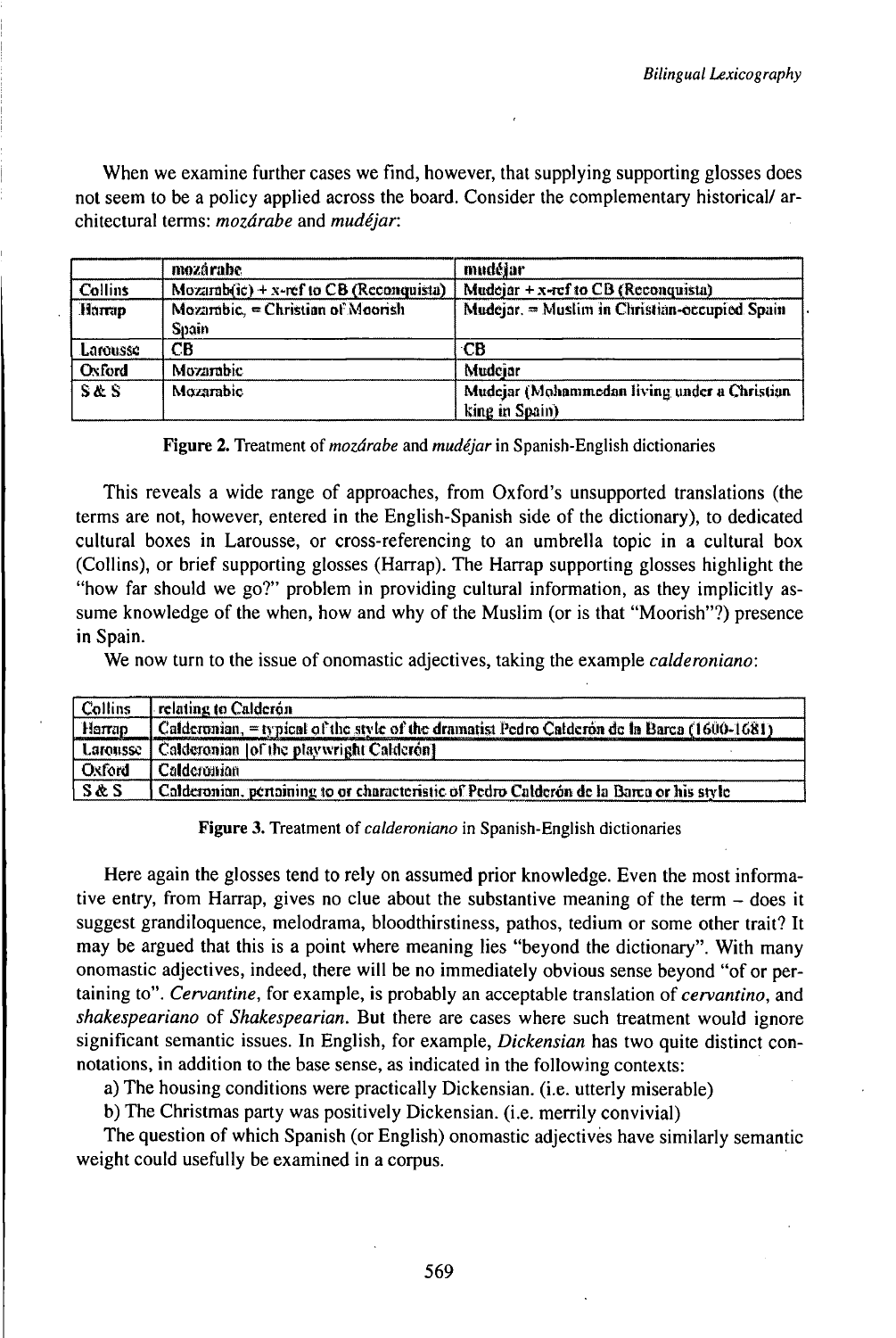# *2.2 Beyond historical, literary and artistic terms*

Literary and artistic movements are predictable areas of what we might call "asymmetrical cultural prominence", where supporting glosses might have a legitimate use. Another such area is that of food, but if we examine a few examples we will find that cultural prominence can also be an issue in target language.

|                | tortilla (not omelette)                       | pacila                                                                    | tamal                                                                                                  |
|----------------|-----------------------------------------------|---------------------------------------------------------------------------|--------------------------------------------------------------------------------------------------------|
| <b>Collins</b> | flat maize pancake, tortilla                  | pacila                                                                    | tamale                                                                                                 |
| Harrap         | tortilla, $=$ thin maize paneake              | paella                                                                    | tamale                                                                                                 |
| Larousse       | tortilla, corn cake                           | paella [dish made with<br>rice, meat, seafood, and<br>several vegetables] | tainale, ininced meat and red<br>peppers in corn husk or<br>banana leaves                              |
| Oxford         | tortilla                                      | paella                                                                    | tamale (ground maize and<br>meat or a sweet filling in a<br>banana or maize leaf)                      |
| S & S          | tortilla (thin unleavened<br>commeal pancake) | Valencian rice dish with<br>meat, fish or seafood and<br>vegetables       | tamale, dish made of<br>commeal, chicken or meat<br>and chili wrapped in banana<br>leaves or corn husk |

Figure 4. Treatment of *tortilla, paella* and *tamal* in Spanish-English dictionaries

*Paella* is fairly widely recognized in Britain thanks to Spanish holidays and tapas bars, and the growing popularity of Mexican restaurants might suggest that *tortilla* is an acceptable translation equivalent, but the same cannot be said for *tamale -* the *tamal* is <sup>a</sup> Mexican culinary item yet to find much of an audience on this side of the Atlantic. In the United States, however, the profile of cultural prominence is different – *tortilla* and *tamale* would be much more familiar than *paella* (significantly, the US-produced Simon & Schuster gives no direct translation for this latter term). The Collins and Harrap glosses for *tortilla* will no doubt seem increasingly unnecessary in coming years (what pancake, in any case, is not flat and more or less thin?). Why neither dictionary feels the need to give a supporting gloss to *tamale* is somewhat puzzling. The bare translation is likely to be of more use to a Spanishspeaker.than most British users, as it at least shows the English singular form, back-formed from the Spanish plural *tamales.* The implication that *tamale* is a familiar word in British English is certainly not warranted.

This asymmetry of cultural prominence is not, however, restricted to predictable areas of cultural difference, such as the literary or culinary. Spanish schoolchildren learn from primary level a metalanguage for mathematics which is absent from British education, where the equivalent terms would be regarded as rather abstruse, even at secondary level or beyond. Consider the treatment of the following Spanish terms and their English translations in the dictionaries ( $Y = item present$ ;  $N = item absent$ ):

|         | suibist<br>trændo/subtrahend | inuend<br>-minuendo/m | 'tand<br>tinlicandalmur |
|---------|------------------------------|-----------------------|-------------------------|
| Collins | $2 - 1$                      |                       | 1 M                     |
| Horrap  |                              | w                     | rad                     |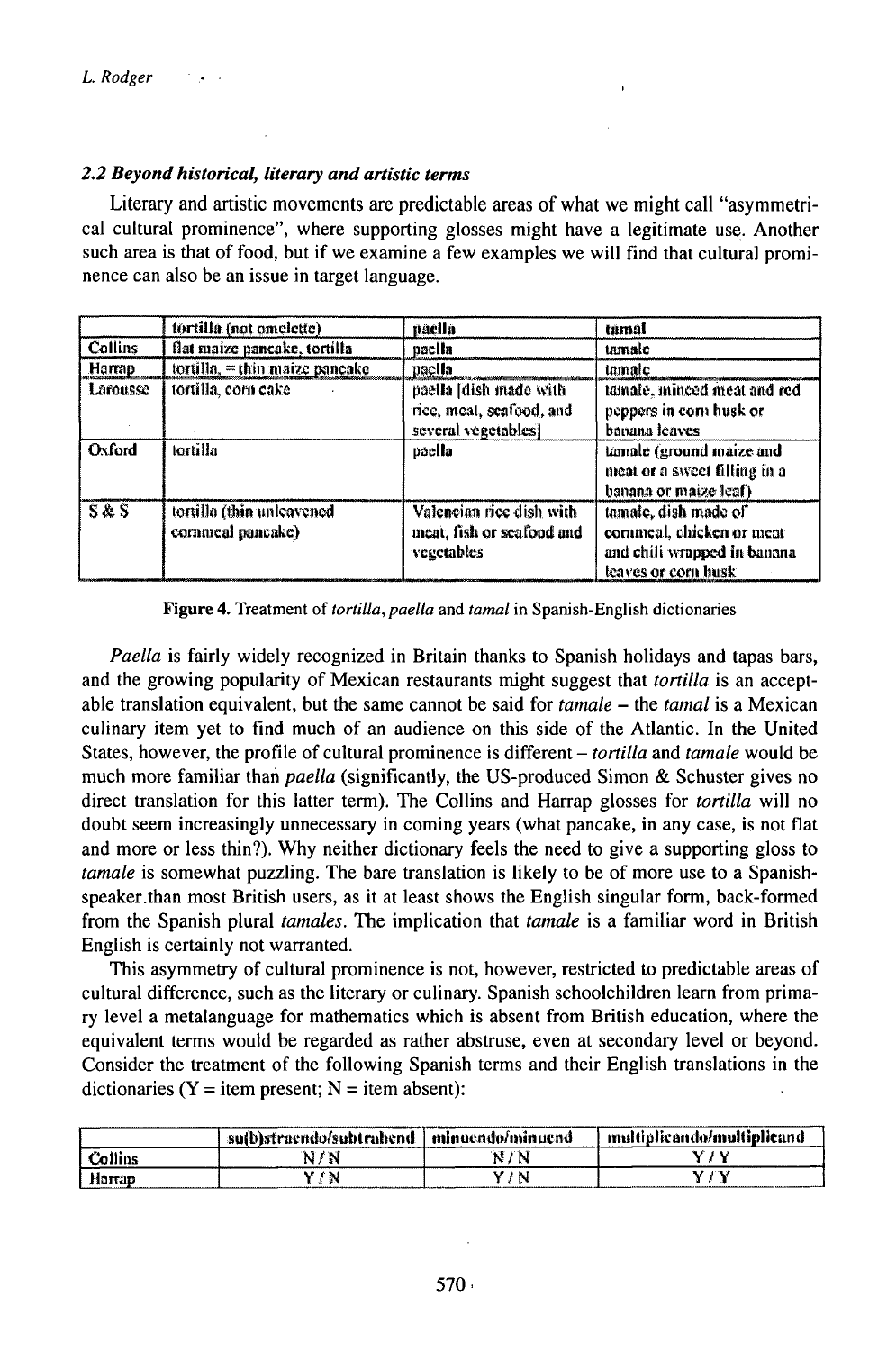| Largusse              |              | ---------------------------- |    |
|-----------------------|--------------|------------------------------|----|
| -----------<br>)xford |              | ١N                           | ь  |
|                       | <b>A 3.7</b> |                              | -- |

**Figure 5.** Treatment of mathematical terms in Spanish-English dictionaries

While Larousse and Simon & Schuster provide blanket coverage for these items, the asymmetry evident in the Harrap and Oxford dictionaries is a fair reflection of the currency of these terms in the respective languages. Unfortunately, this implicit information is so deeply embedded in the dictionary structure as tó be inaccessible to anyone who isn't already aware that it's there! One benefit of a more explicit and principled approach to the presentation of cultural information might be to reveal similar information presently buried beyond easy retrieval in our dictionaries.

## **3 Cultural boxes**

As we have seen, some concepts are difficult to pin down in a brief supporting gloss, and the increasing use of "cultural boxes" in many larger bilingual dictionaries has allowed relatively discursive treatment of a wide range of cultural institutions and concepts.

## *3.1 The purpose of cultural boxes*

Various explanations can be given for the popularity of this innovation.

a) The most immediate is that they are fun. "Browsability" is more associated with monolingual than bilingual dictionaries, but cultural boxes somewhat redress the balance, and, as so often with lists, discovering who and what is in or out can make for an engaging read. Users relatively new to the language and its cultural background will find them educational, while the better-versed can nit-pick over the details of the explanations.

b) More seriously, cultural boxes recognize fundamental aspects of language use. There are terms and concepts which are not amenable to direct translation, or which are of a cultural significance which merits more detailed explanation. Items for which such treatment is appropriate are likely to be far more numerous than could be included as a "feature" in most paper dictionaries. Indeed, I would suggest that which particular items are chosen is less important than the declaration of intent constituted by explicitly recognizing such cultural items.

## *3.2 What makes a good cultural box?*

Some cultural boxes threaten to turn into mini-essays ("bullfighting" is often a good example in Spanish-English dictionaries), while others only require quite succinct treatment. Rather than presenting a universal pattern for such boxes, then, I will suggest what seem to me desirable characteristics, to be attained wherever possible.

a) The information should not promote a clichéd or "folkloric" view of the target culture. One way of avoided this danger is by suggesting how the concept being explicated might be regarded from within the target culture, as well as from without.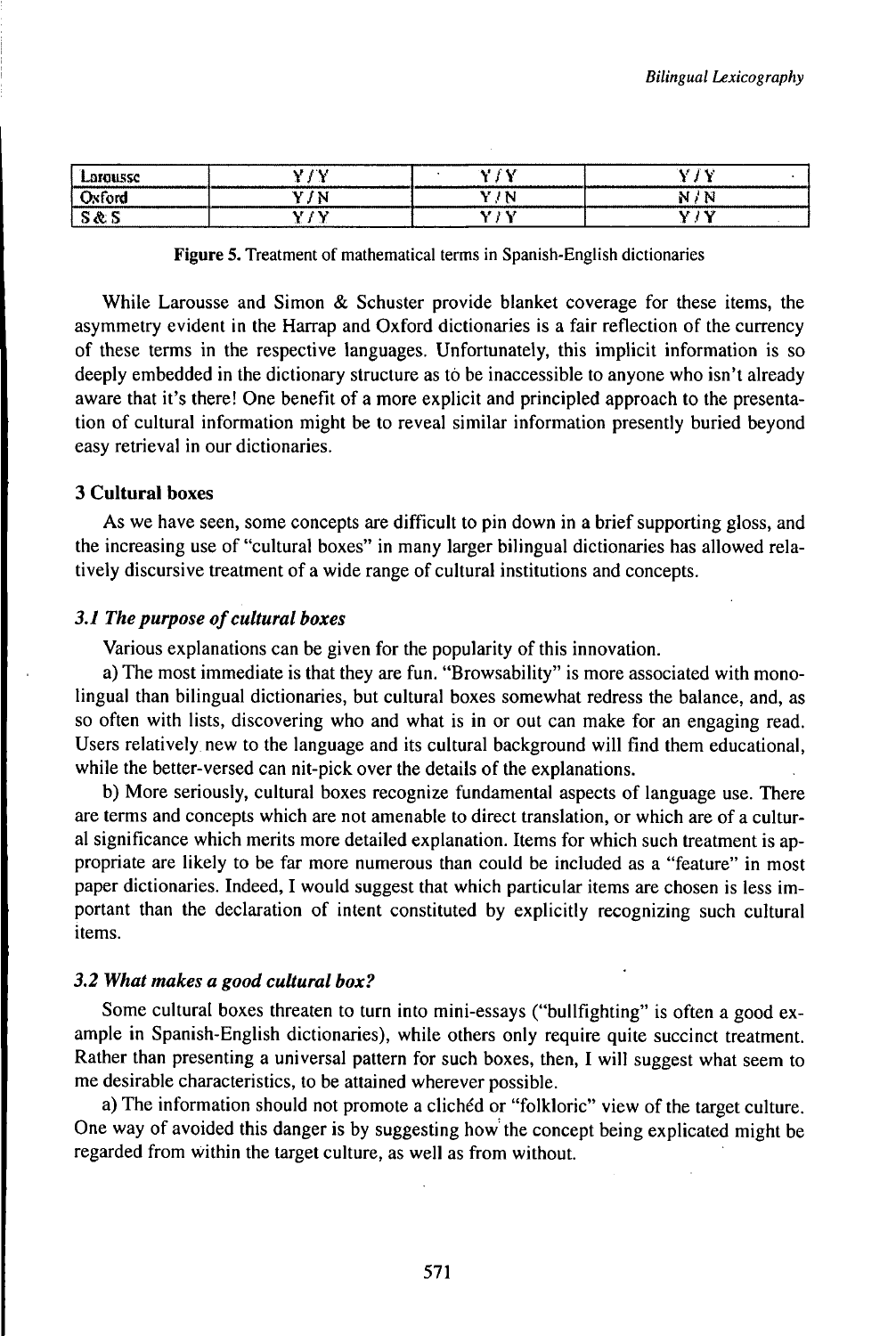b) The information should satisfy a wide range of users, not just those new to the language and culture. More informed users should find something of interest to them, too.

c) The information should be as culturally resonant as possible, and suggest how the specific detail fits into a wider cultural context. Some Spanish-English dictionaries include a cultural box on the custom of eating twelve grapes as the bells strike for New Year, which will no doubt be new to many, but once known, this fact hardly seems to illuminate an extensive area of Spanish culture.

d) The information should be presented clearly and accessibly.

All these requirements are easier to prescribe than to put into practice, of course. How the knowledge is obtained, and how it is transformed into an accessible form, are processes within which there is much potential for misinterpretation and misstatement.

#### *3.3An example ofhow a cultural box is generated*

As an example of this production process, we will look at how the boxes in the 2000 edition of the Larousse Gran Diccionario were created. For the boxes on the Spanish-English side an initial list of possible topics was drawn up from existing material and suggestions from Spanish and English native-speaker editors. This list was edited down through discussion to provide the final topic list. The text for new boxes was written by Spanish nativespeakers, then translated and edited by English native-speakers (in consultation with the original writers) to produce the finished text.

Providing content that is a fair representation of the source culture, but also comprehensible and accessible to users from the target culture, can involve considerable changes between the original text and the final version. For example, the original text for "gaucho" was written by a Uruguayan editor, but when translated this seemed to British editors to be overly fulsome in its endorsement of the values of comradeship represented by these figures. Left unaltered, this may have promoted a rather "folkloric" image of Argentinian culture, so mention was made of the transformation of the gaucho figure into literary form in the national epic *Martin Fierro*, and of the affectionate sendup of the tradition in the contemporary comic strip *Inodoro Pereira* (See Appendix for final version).

#### **4 Conclusion**

There are those who regard a bilingual dictionary as purely and simply a translation topl. For them such features as cultural boxes and supporting glosses are at best a distraction, or simply marketing-induced fripperies taking up space better devoted to technical terminology. I do not share this view, as I believe that the general-purpose bilingual dictionary can also serve as a bridge between cultures, or (as cultures are not monolithic) between two sets of cultural understandings. Limitations of space, at least in paper dictionaries, will certainly mean that it is not possible to give full treatment to all problematic issues of the kind discussed above. However, if a representative selection of such problems is squarely and explicitly faced, this will nail our lexicographical colours to the mast, as far as the importance of the issues is concerned.